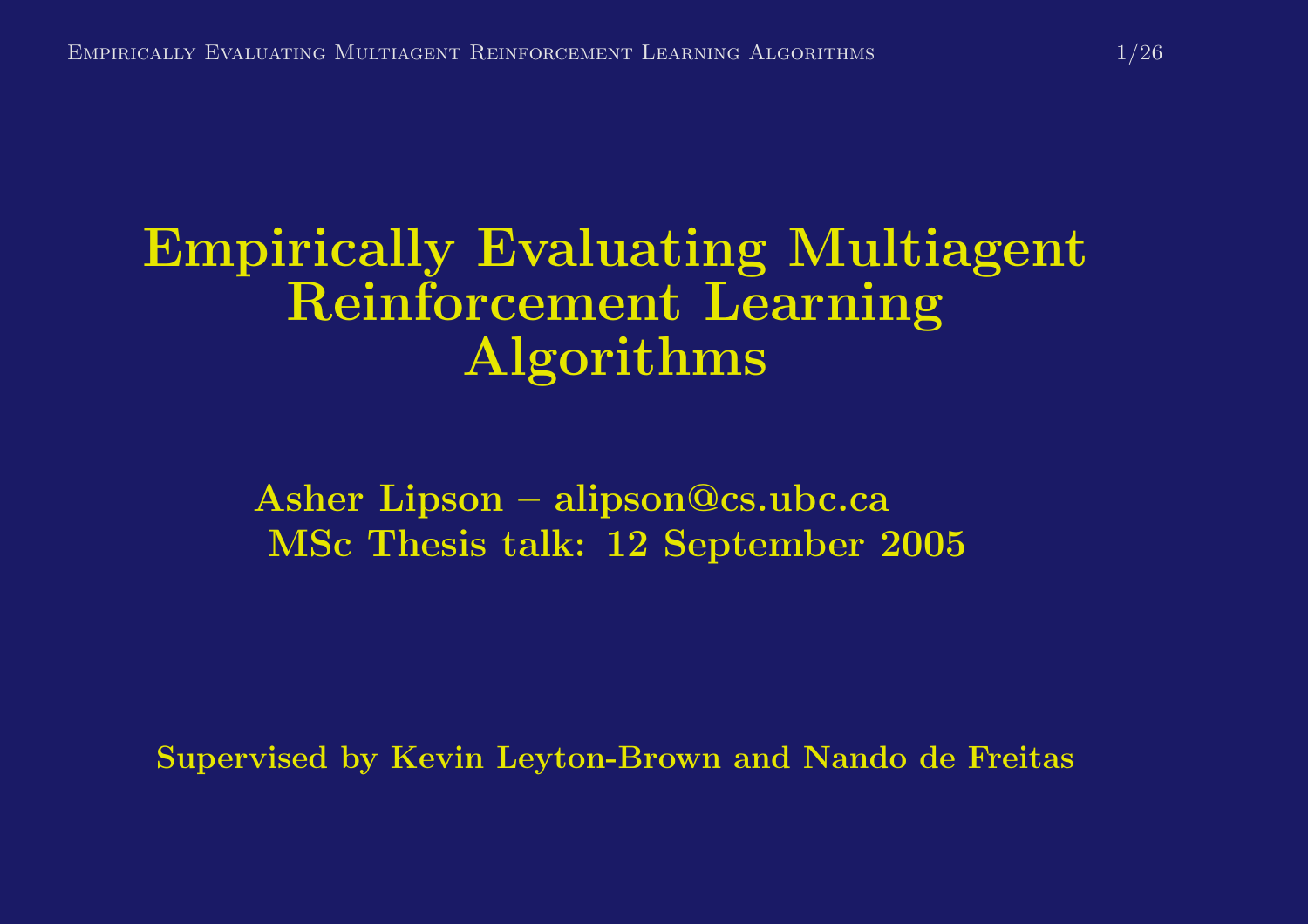# Road map

- Introduction
- Reinforcement Learning
- Multiagent Learning Algorithms
- Game Theory
- Existing Experimental Methods
- A Platform for Multiagent Reinforcement Learning
- Empirical Test and Results

#### • Questions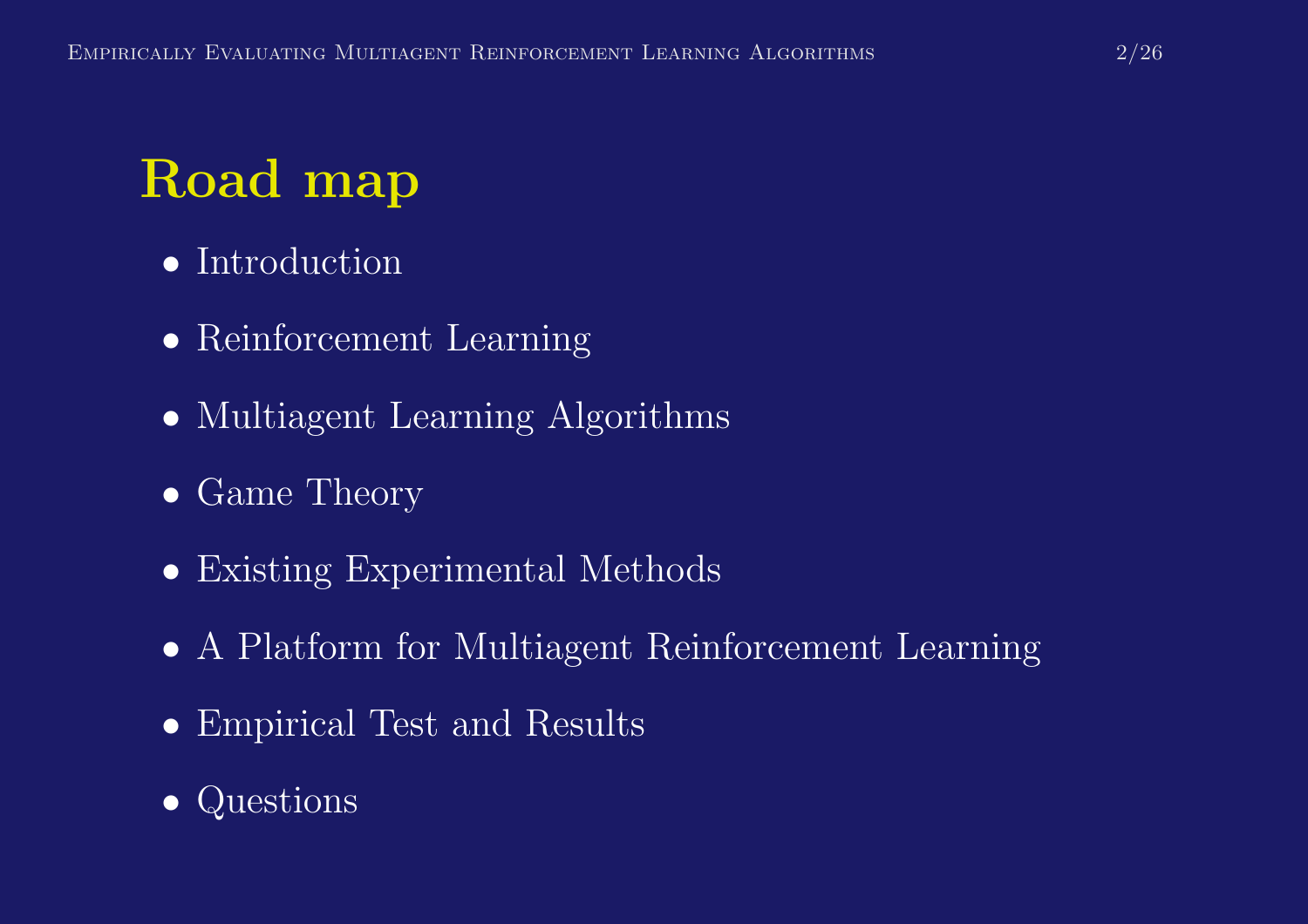### Introduction

• Interest in algorithms for game theoretic settings

Focus: New Algorithms, eg. Littman [1994]; Claus and Boutilier [1997]; Singh et al. [2000]; Bowling and Veloso [2001]; Bowling [2004]

- Lack general understanding of strengths and weaknesses Different metrics used to judge performance
- This research has two contributions:
	- 1. A <sup>p</sup>latform for experiments on MARL algorithms
	- 2. Analysis of an empirical test run on the <sup>p</sup>latform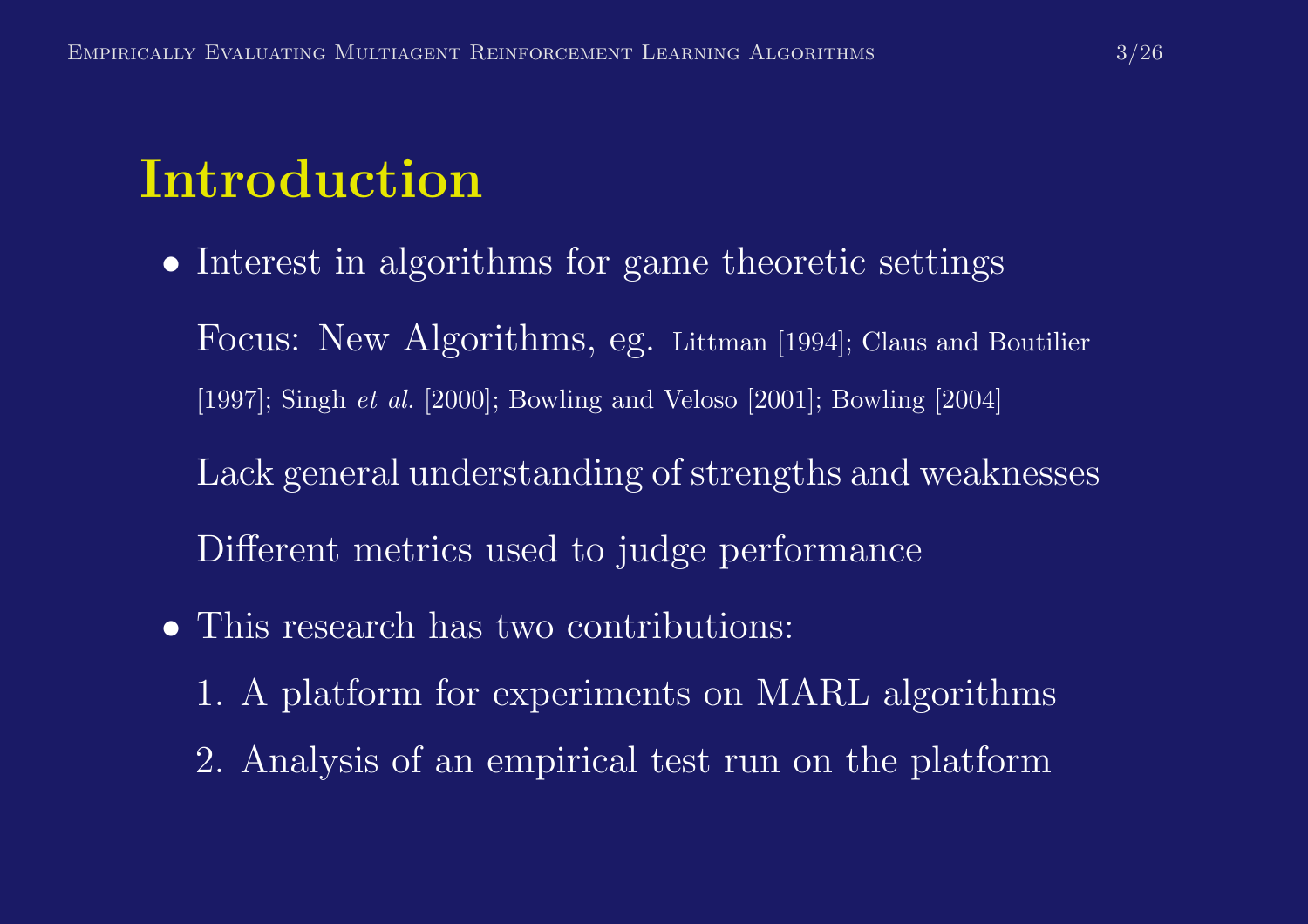#### Reinforcement Learning

- Method to learn optimal actions in an environment
- Algorithm receives information about the state,
	- takes an action and then receives feedback/reward
- Reward only dependent on agent's action
- Goal: Find optimal action in each state
- Popular RL method: Q-learning [Watkins and Dayan, 1992]
- Examples: Helicopter flying [Ng et al., 2004],

Single agent environments [Sutton and Barto, 1999]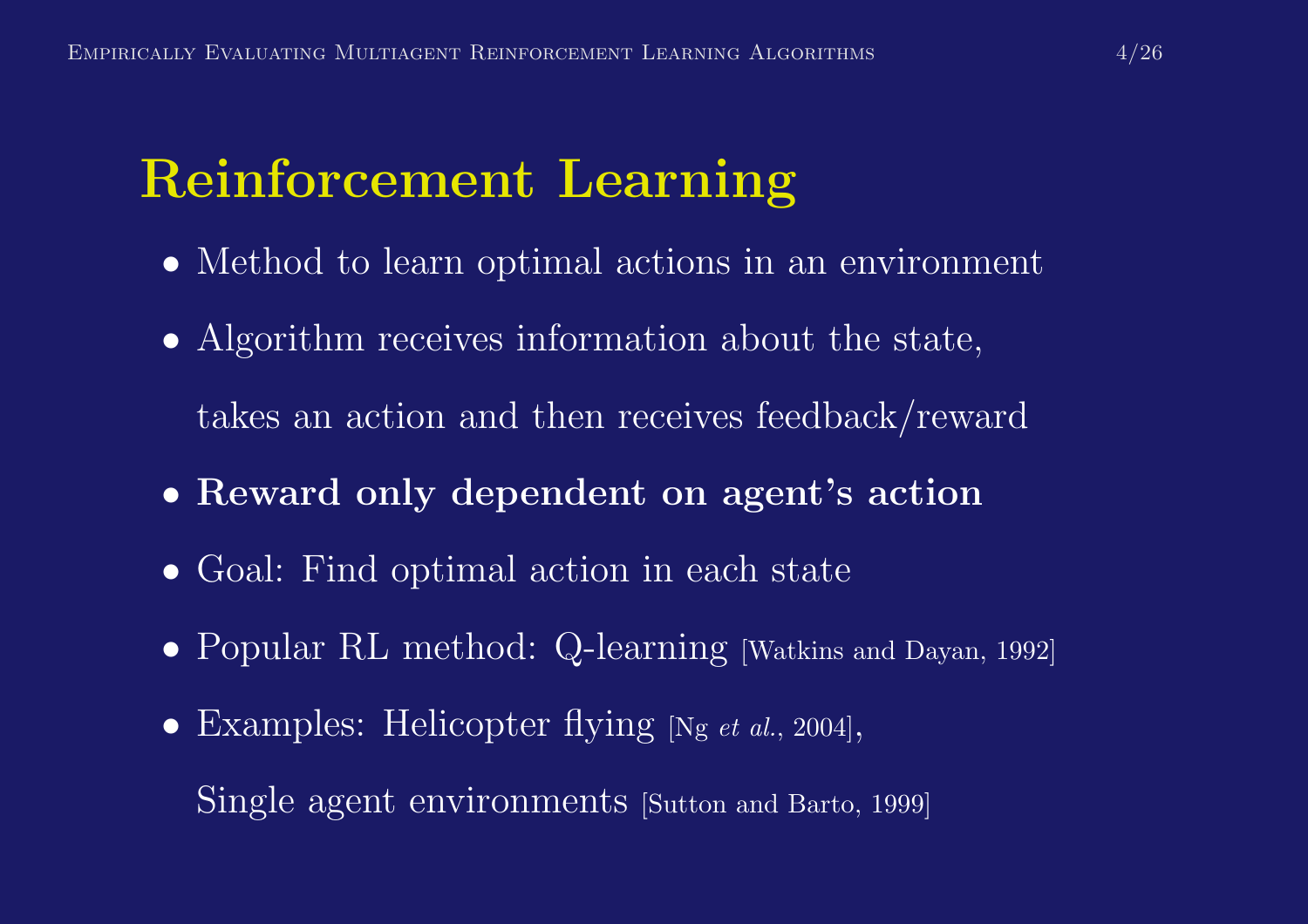#### EMPIRICALLY EVALUATING MULTIAGENT REINFORCEMENT LEARNING ALGORITHMS  $5/26$





a) gridworld

| 22.0 24.4 22.0 19.4 17.5 |  |  |
|--------------------------|--|--|
| 198 22.0 198 17.8 16.0   |  |  |
| 17.8 19.8 17.8 16.0 14.4 |  |  |
| 16.0 17.8 16.0 14.4 13.0 |  |  |
| 14.4 16.0 14.4 13.0 11.7 |  |  |



b)  $V^*$ 

c)  $\pi^*$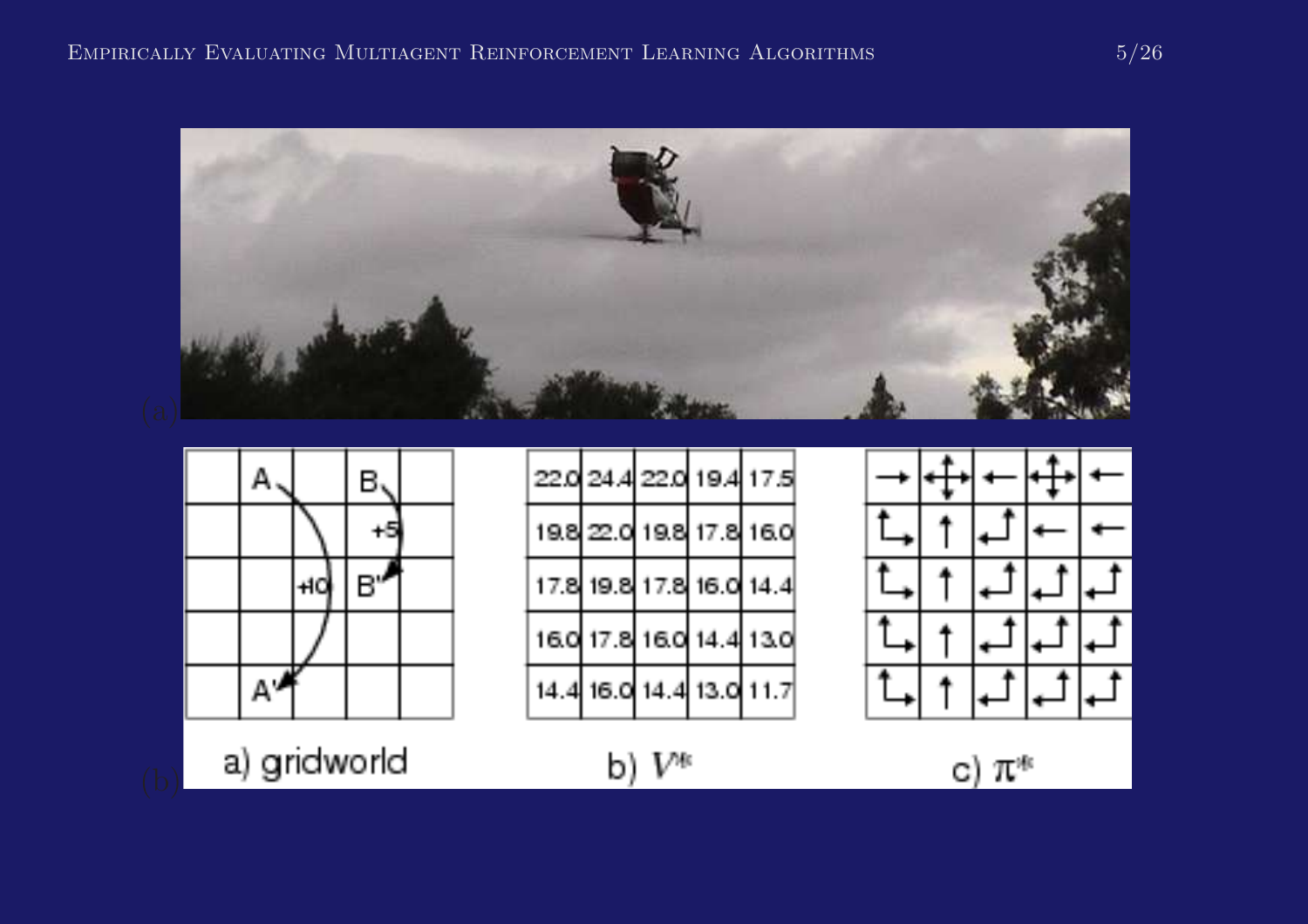# Multiagent Learning

- Multiple agents interacting in single environment
- Repeatedly play actions
- BUT
	- Environment is no longer stationary
	- Agent's reward dependent on EVERYONE's actions
	- Notion of optimality from SARL does not exist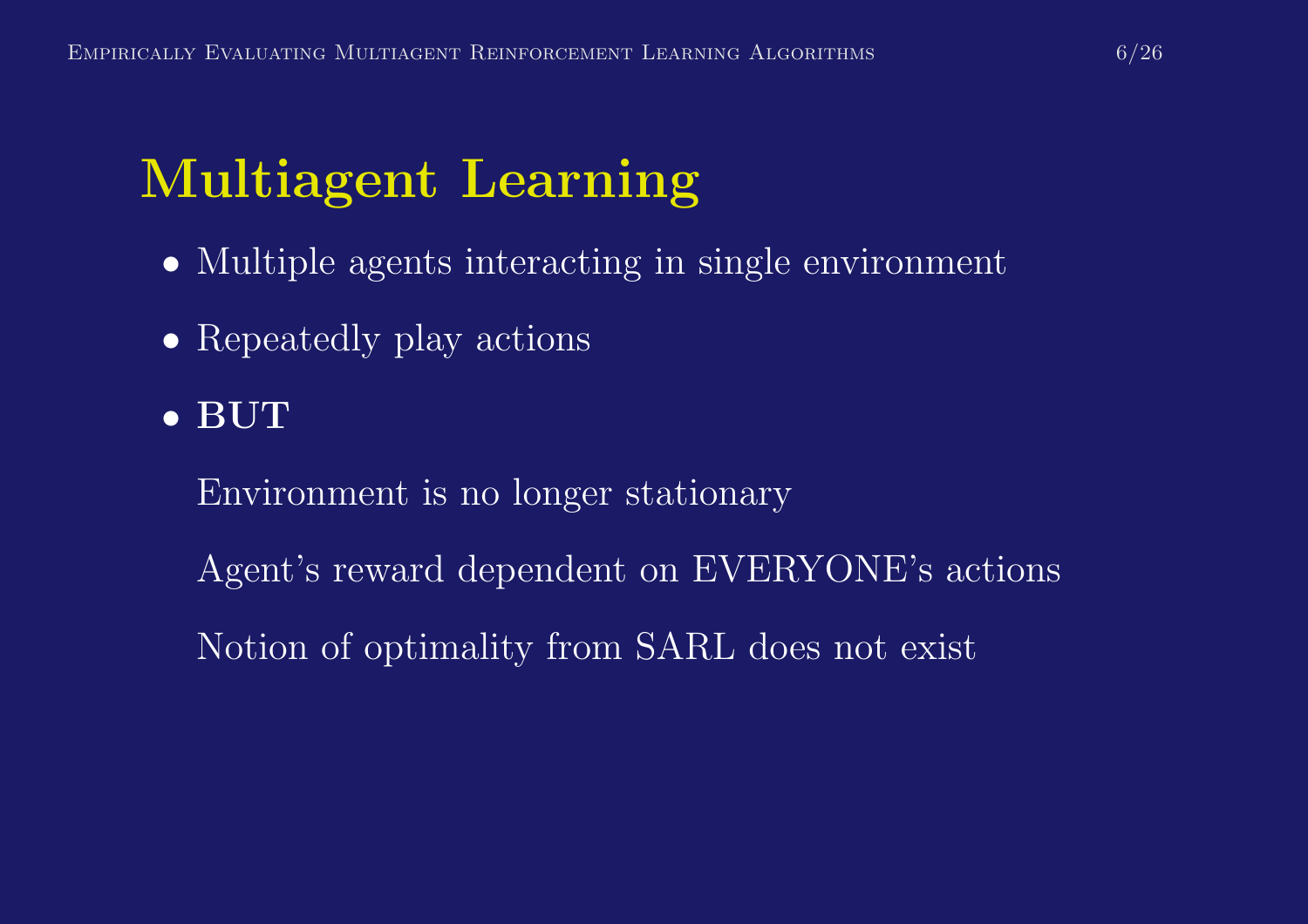# Game Theory

- Repeated games:
	- Set of agents repeatedly <sup>p</sup>lay <sup>a</sup> normal form game (NFG) NFG: Matrix of payoffs indexed by agents' actions
- Nash equilibrium (NE):
	- Every agent is best responding to every other agent
	- No agent can obtain higher reward by changing strategy
- Two most common paradigms:

Reward obtained and Convergence to <sup>a</sup> NE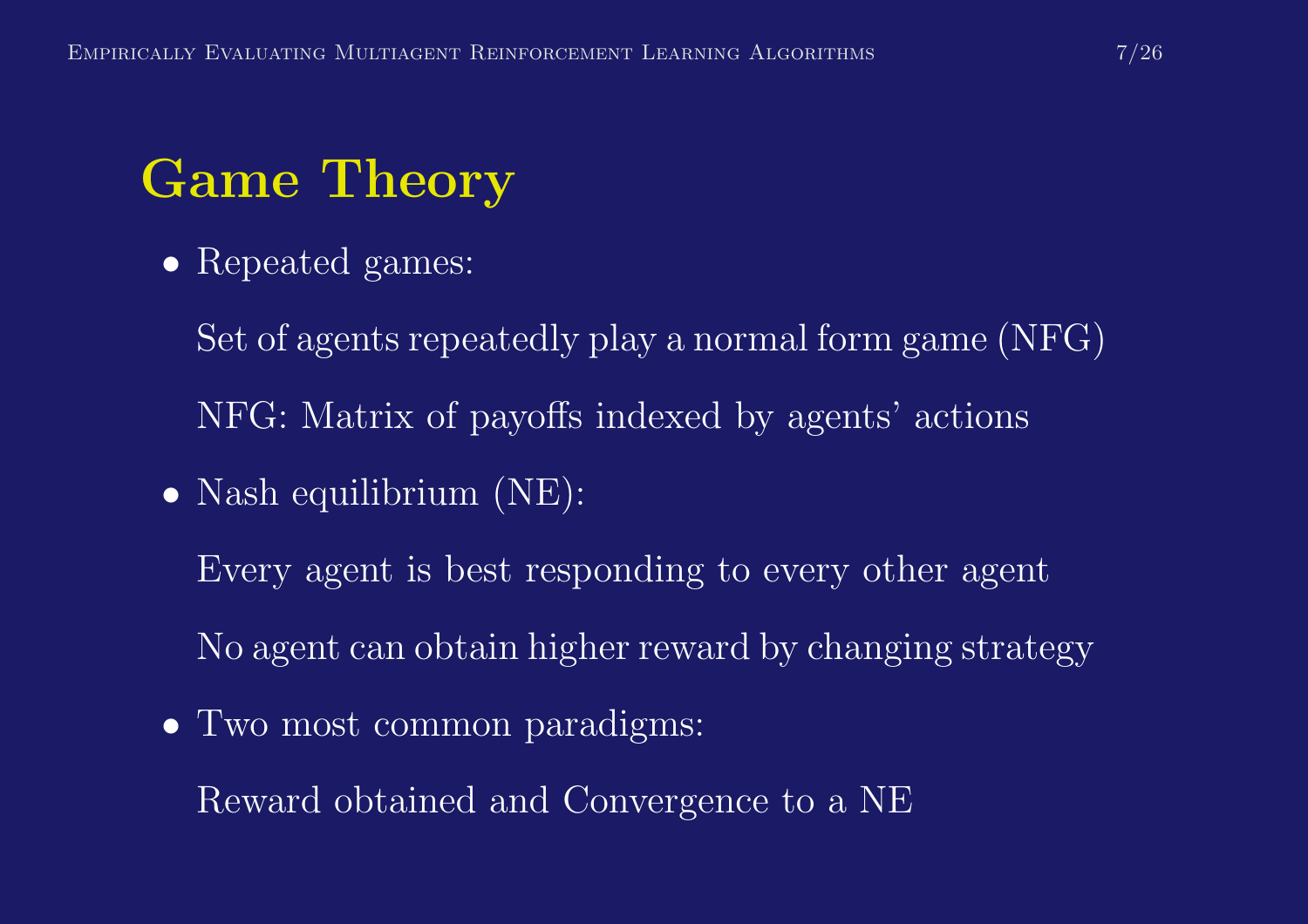# MARL: Algorithms (some of them)

• Fictitious play [Brown, 1951]

Count-based estimate, <sup>p</sup>lay best response

• Minimax-Q [Littman, 1994]

Modify Q-learning; Assume the worst of the opponent

• GIGA-WoLF [Bowling, 2004]

Estimate, Gradient, WoLF (variable step size), regret

• Global Stochastic Approximation (GSA) [Spall, 2003] Estimate, Annealing+Stochastic approximation, adds "jump"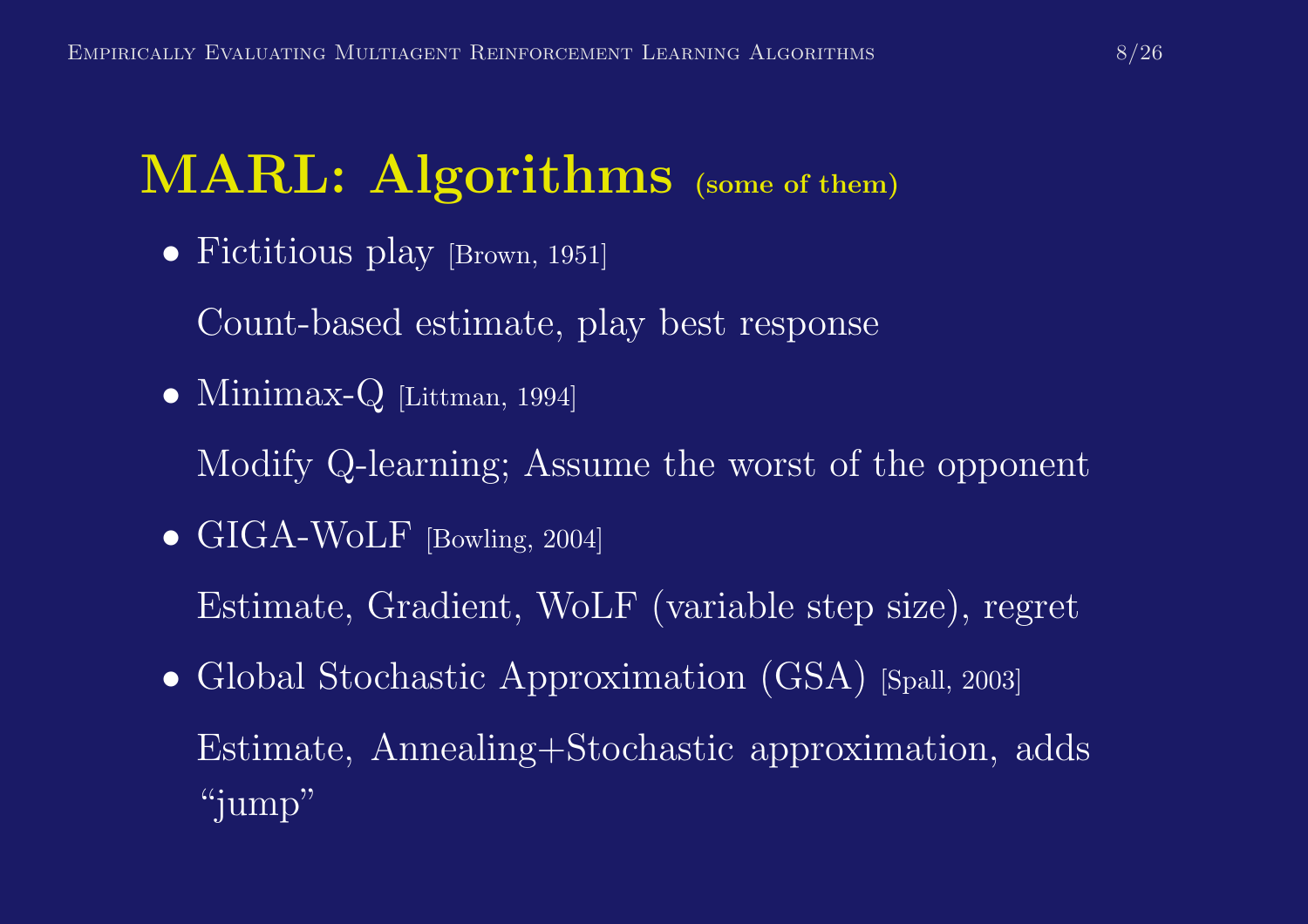## Existing Experimental Methods

- Algorithms & their parameters
- Games
- Runs or trials
- Iterations per trial
- Settling vs. recording iterations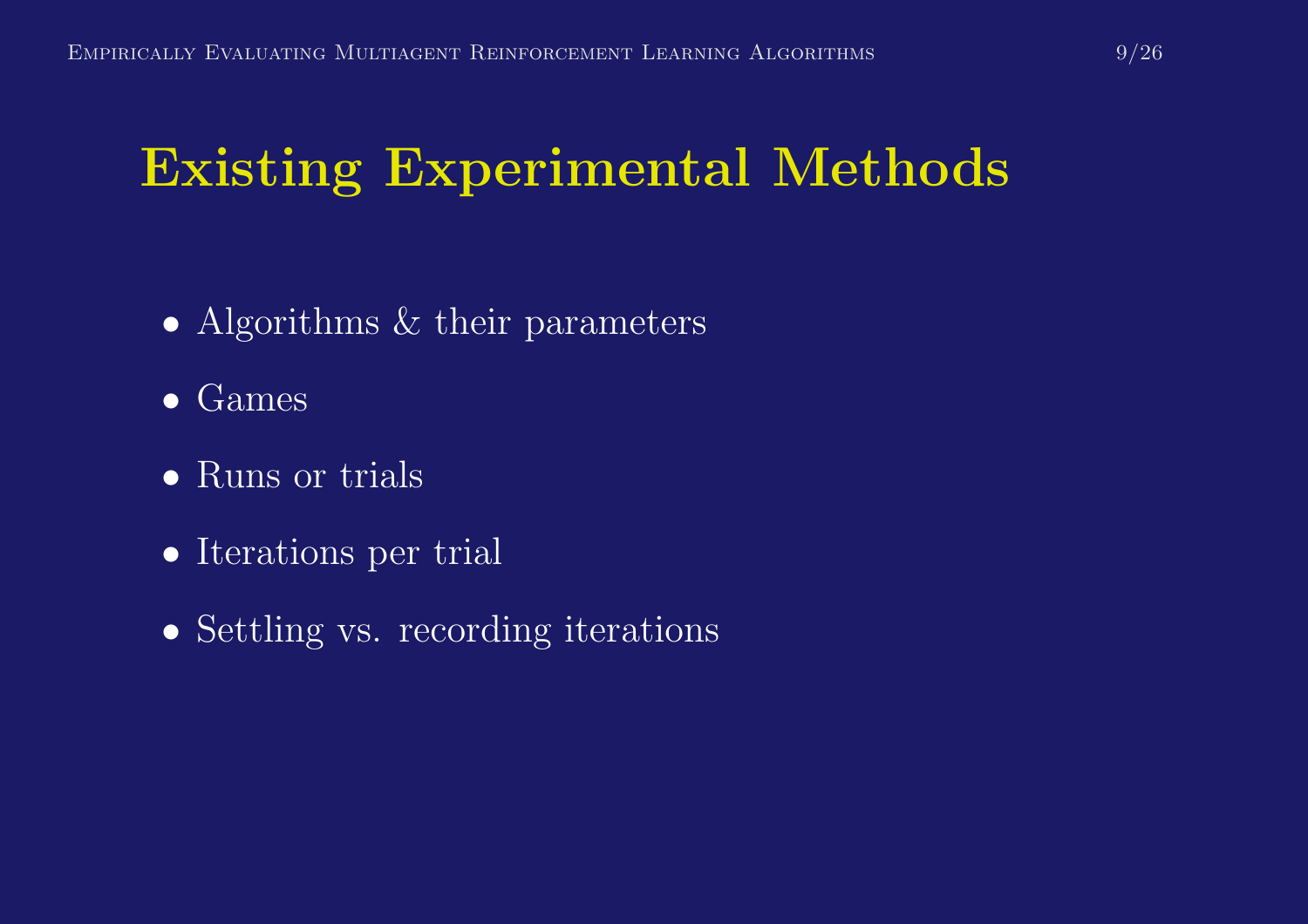# A Platform for MARL: Details

- Open, reusable platform
- Now available on the web
- Object-oriented Matlab
- All interaction through GUIs
- Currently 12 algorithms (including ones described earlier)
- Games from GAMUT software [Nudelman et al., 2004]
- Game properties solved by Gambit [McKelvey et al., 2004]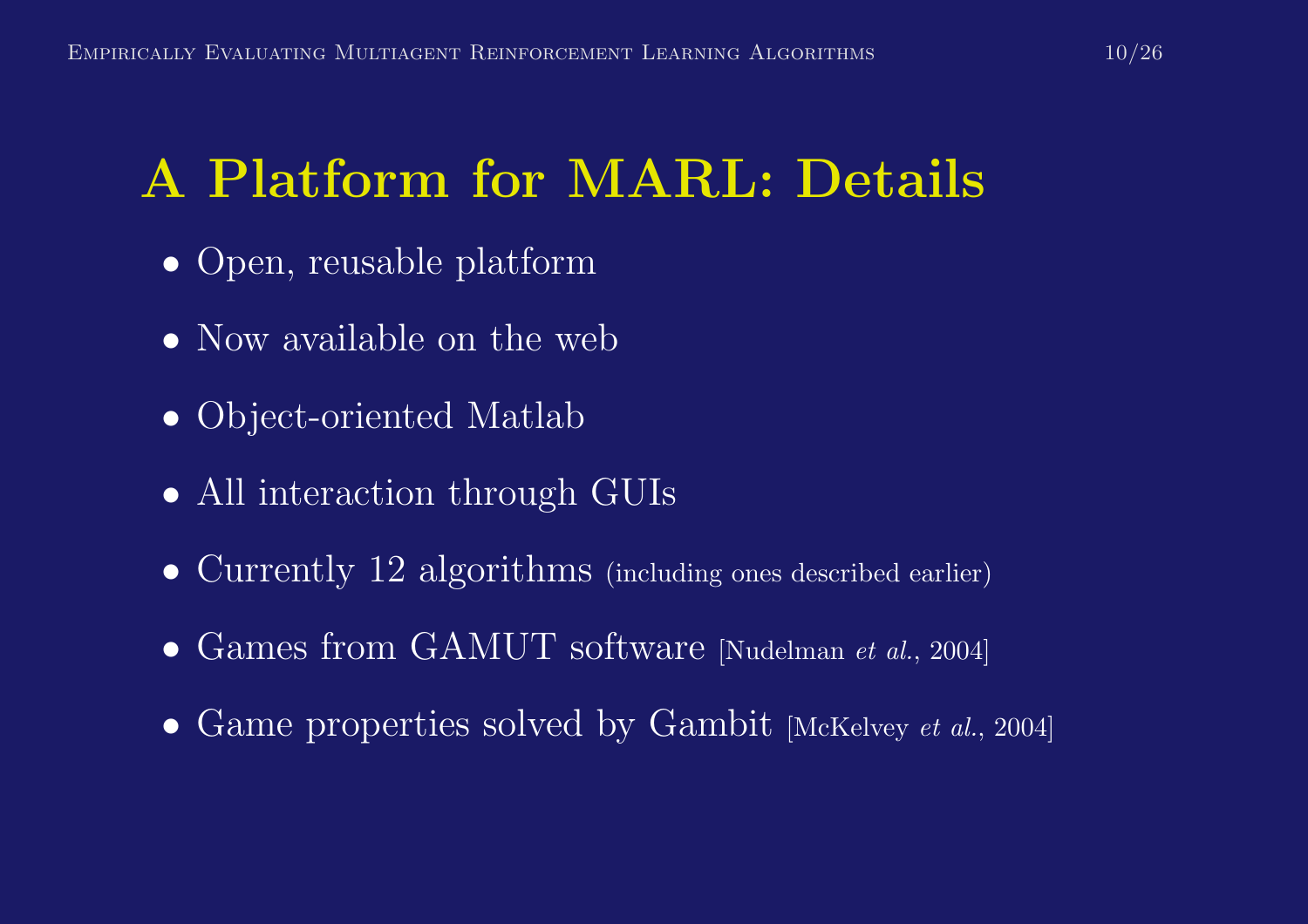| malt_gui                                                                                                                                           |                                                                            |
|----------------------------------------------------------------------------------------------------------------------------------------------------|----------------------------------------------------------------------------|
| Agents-                                                                                                                                            | Games -                                                                    |
| Add Agent<br>determined_agent                                                                                                                      | Add Game<br>ArmsRace                                                       |
|                                                                                                                                                    | Number of actions/agent<br>$\overline{2}$<br>for this game                 |
| fictitious agent<br>۸<br>giga wolf agent<br>Modify Agent<br>gsa_agent                                                                              | <b>ArmsRace</b><br>BertrandOligopoly<br>CournotDuopoly<br>Modify Game<br>ä |
| minimax agent<br>minimax idr agent<br>q_agent                                                                                                      | CovariantGame<br>DispersionGame<br>GuessTwoThirdsAve<br>GrabTheDollar      |
| Delete Agent<br>٧                                                                                                                                  | LocationGame<br>Delete Game<br>MinimumEffortGame<br>Majority Voting        |
|                                                                                                                                                    |                                                                            |
| Metrics-<br>Best response<br>Types of metrics                                                                                                      | Parameter-<br>100<br>Number of runs                                        |
| Available metrics                                                                                                                                  | Number of iterations<br>100000                                             |
| K-competitiveness<br>for this type                                                                                                                 | 90000<br>Settling in iterations                                            |
| Frequency to measure metric<br>Add Metric<br>1                                                                                                     | Session Type -                                                             |
| Best response: K-competitiveness A<br>Best response: Sum of incentives t                                                                           | Type of session<br>All vs All<br>$\frac{1}{2}$                             |
| Nash equilibrium:L1-Norm converq<br>Modify Metric<br>Rewards obtained:Number of wins<br>Rewards obtained:Regret<br>Rewards obtained:Reward obtaine | Load / Save config                                                         |
| Strategy tracking: 1-norm<br>Delete Metric<br>v                                                                                                    | Load config<br>Save config                                                 |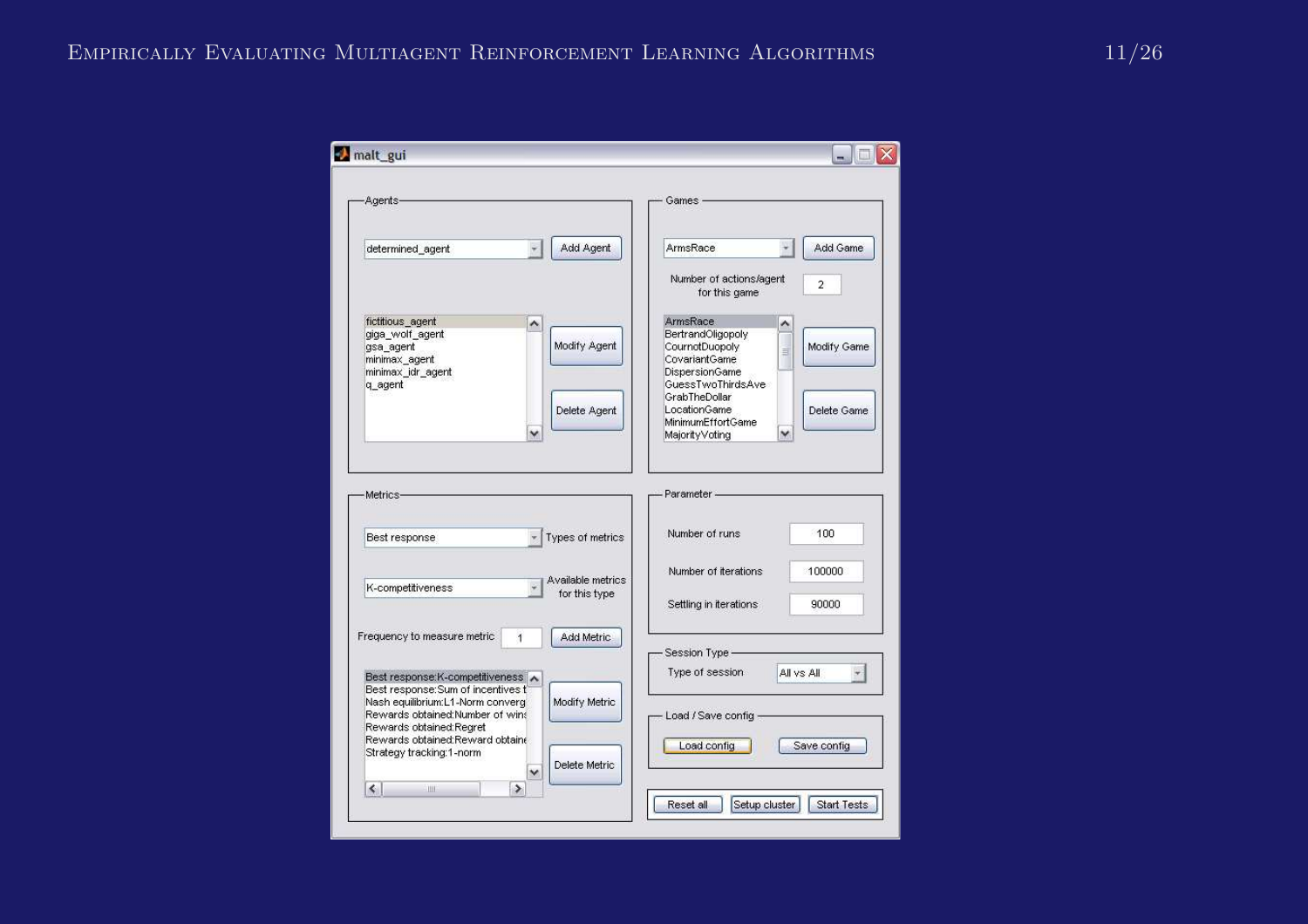# A Platform for MARL: Metrics

- Reward-based Metrics (7)
	- eg. Reward, regret, incentive to deviate,  $\#$  wins
- Nash Convergence-based Metrics  $(2)$ :
	- eg. Joint  $\ell_1$  distance to closest equilibrium
- Estimating opponent's strategy  $(4)$ :
	- $\ell_1$  distance between estimate and actual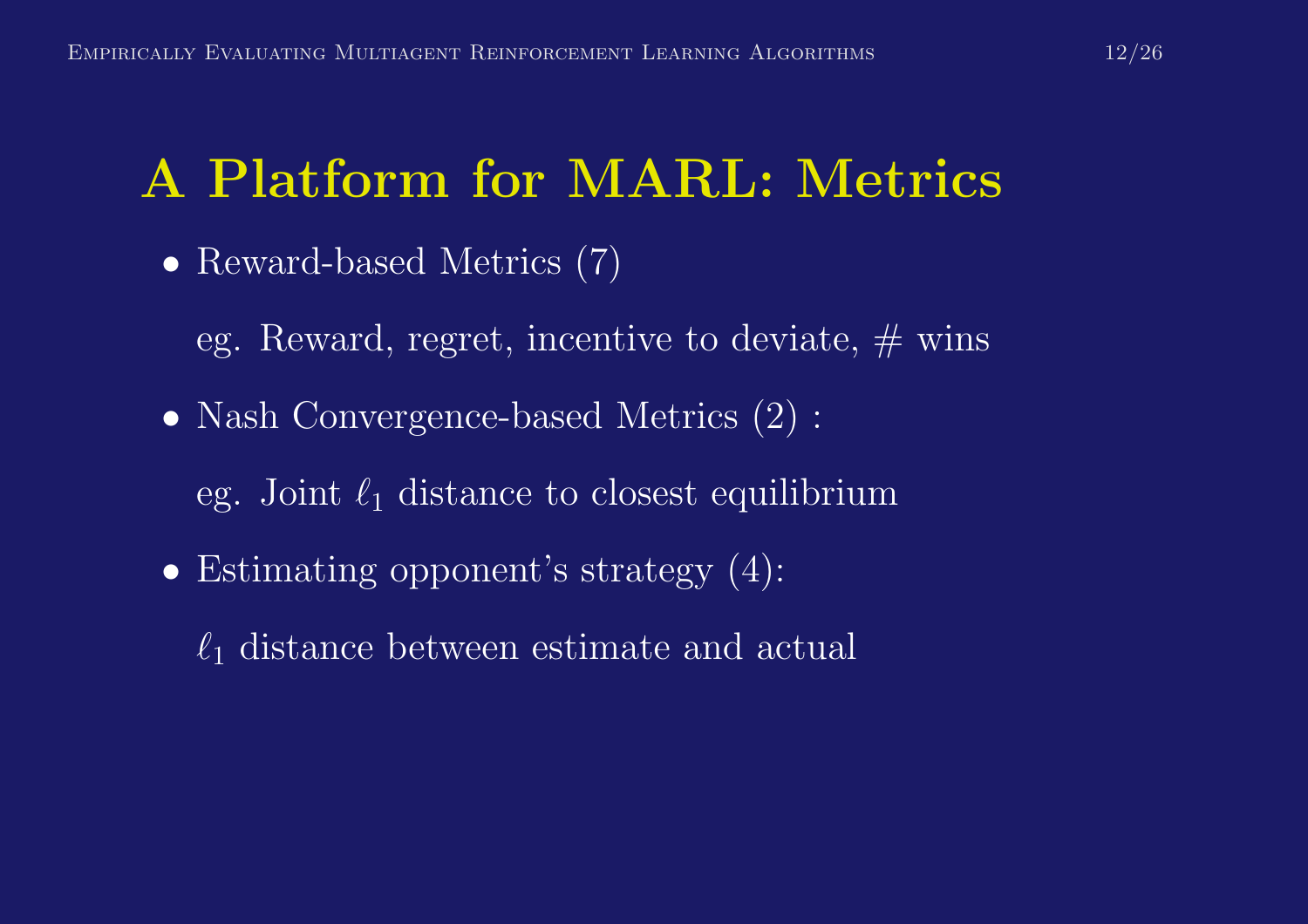# Visualisation

- View 4D table (algorithms, games, iterations, runs)
- User controlled in a step-by-step process
- Can visualise specific subset of data cells in table and aggregate over the rest
- eg: Average reward achieved by each agent overall; Box <sup>p</sup>lot of <sup>a</sup> metric results for each algorithm pairing; Average distance to <sup>a</sup> NE in each game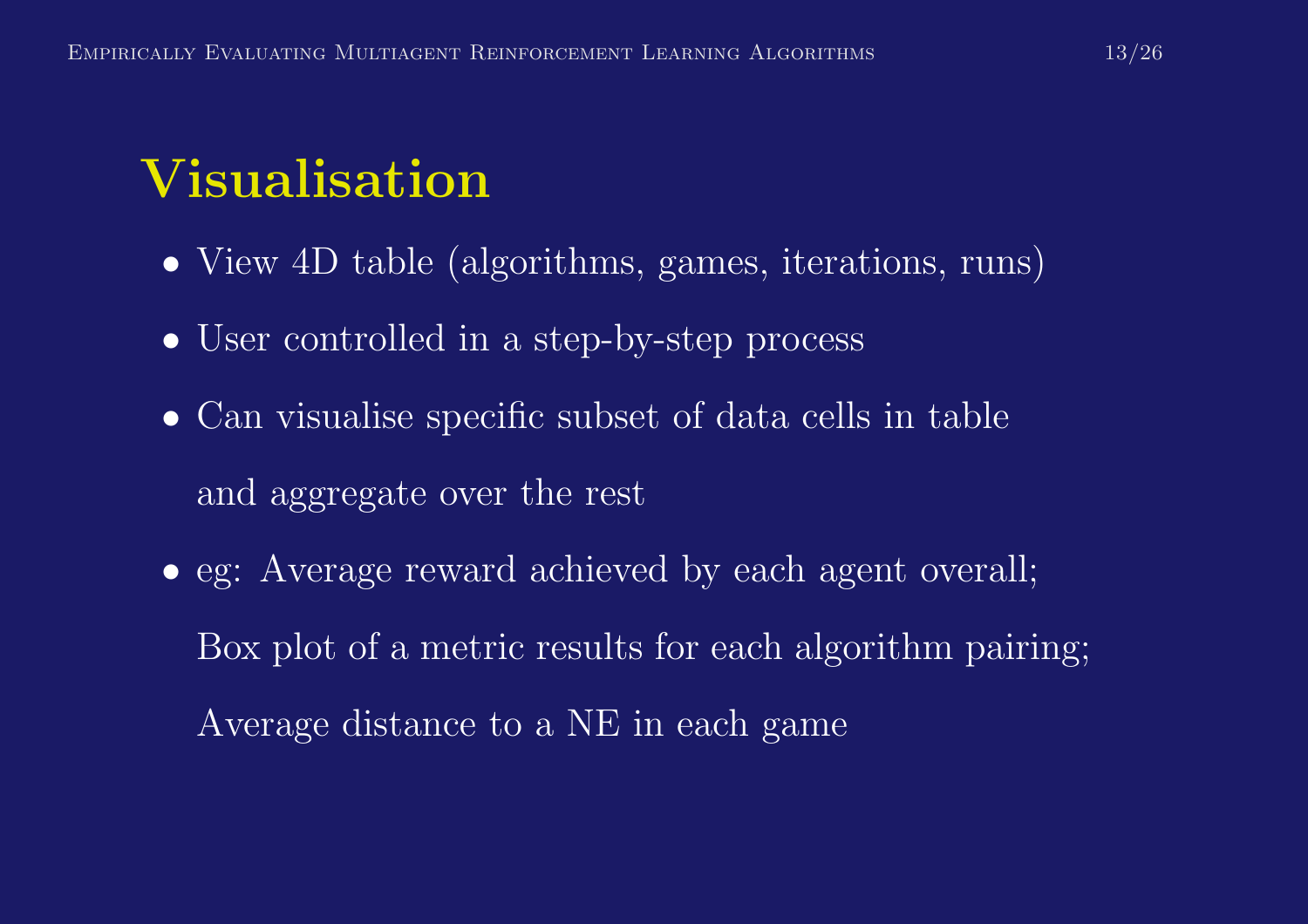# Empirical Test

- Six Algorithms: GIGA-WoLF, GSA, Minimax-Q, Minimax-Q-IDR, Q-learning, Fictitious Play
- Seven metrics
- 1200 10x10 instances from 12 game generators
- 1200 2x2 instances from TwoByTwo game generator
- 100k iterations, 90k settle, 10k record
- Kolmogorov-Smirnov Z test used to test statistical similarity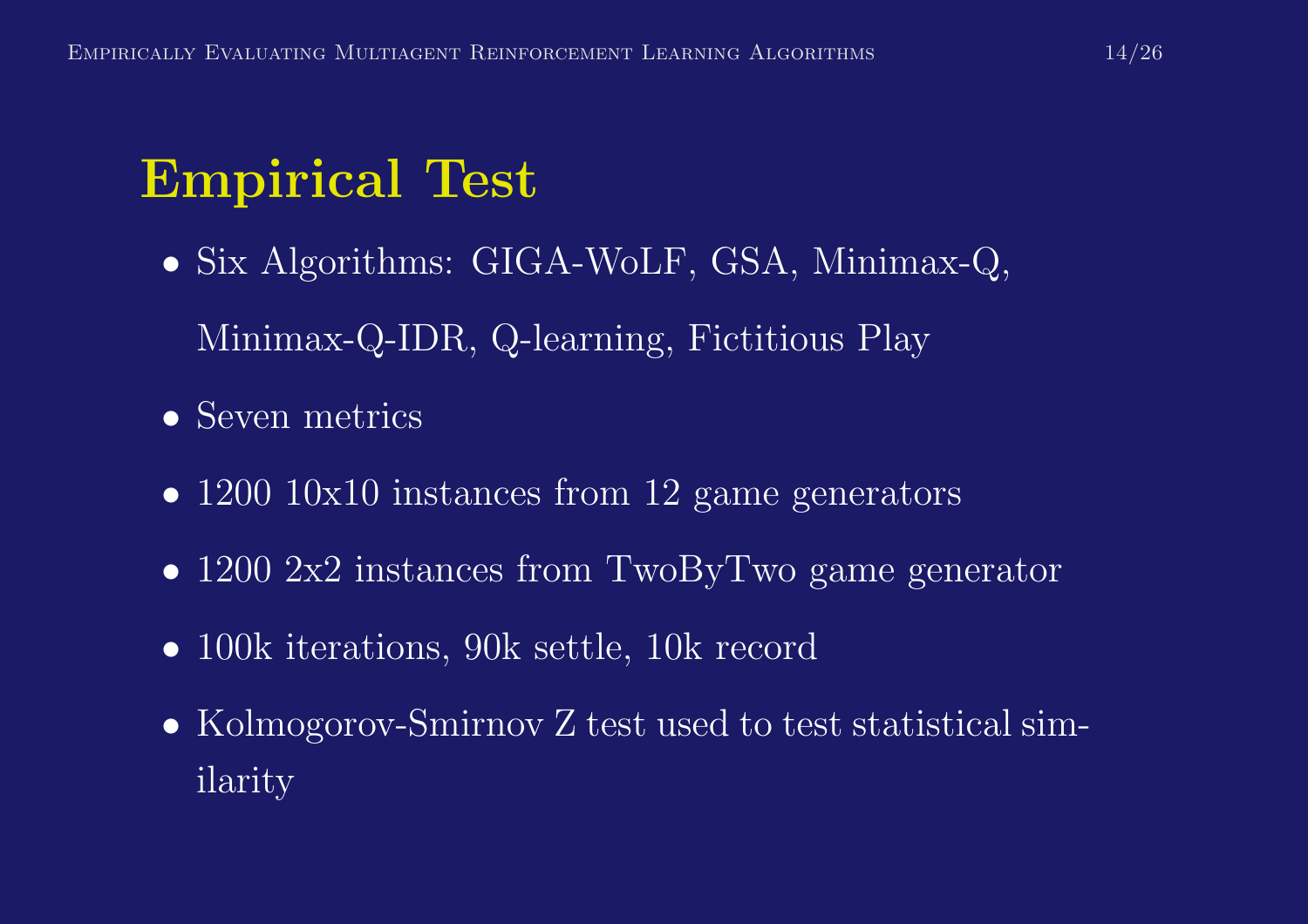# High-level Observations

- 9 High-level observations, including:
	- 1. No algorithm dominates
	- 2. Different generators are required for accurate performance
	- 3. No relationship between algorithm performance and the number of actions in the game
	- 4. Large experiments are easier to run on our <sup>p</sup>latform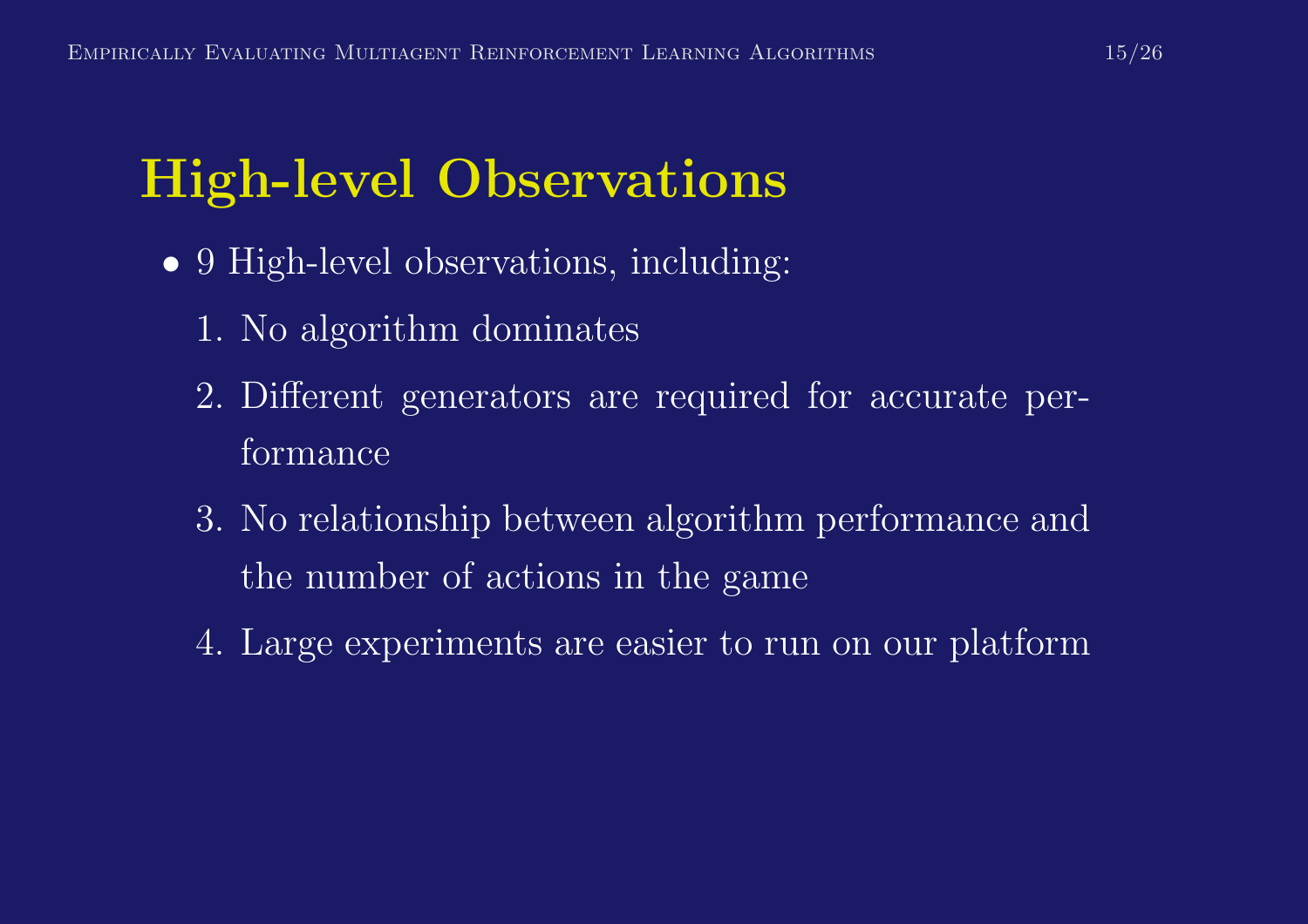## Reducing the Size of the Space

- 21 algorithm pairs, 24 game generators, 100 instances, 10k iterations  $= 504$  million cells in the 4D data table
- Too big to consider the results in each cell  $\Rightarrow$ 
	- 1. Average over iterations
	- 2. Average over instances
	- 3. Generators split into 2x2 & 10x10 sets
	- 4. Algorithms kept separate
- 19 total claims/hypotheses, subset described next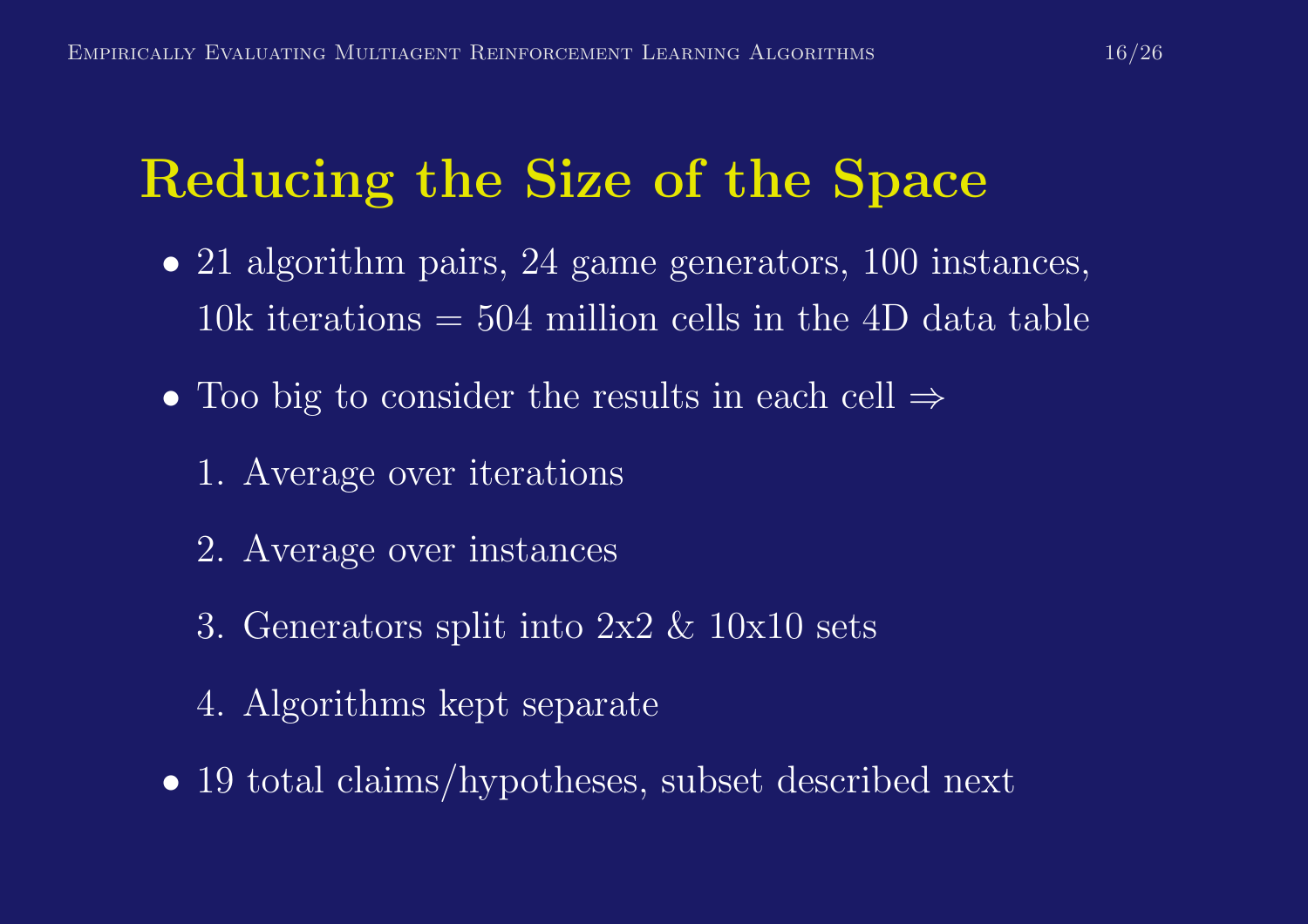#### Results: Reward-based

- No algorithm obtains highest avg. reward in either  $2x^2$ or 10x10 sets of generators.
- <sup>⇒</sup> Average reward is opponent dependent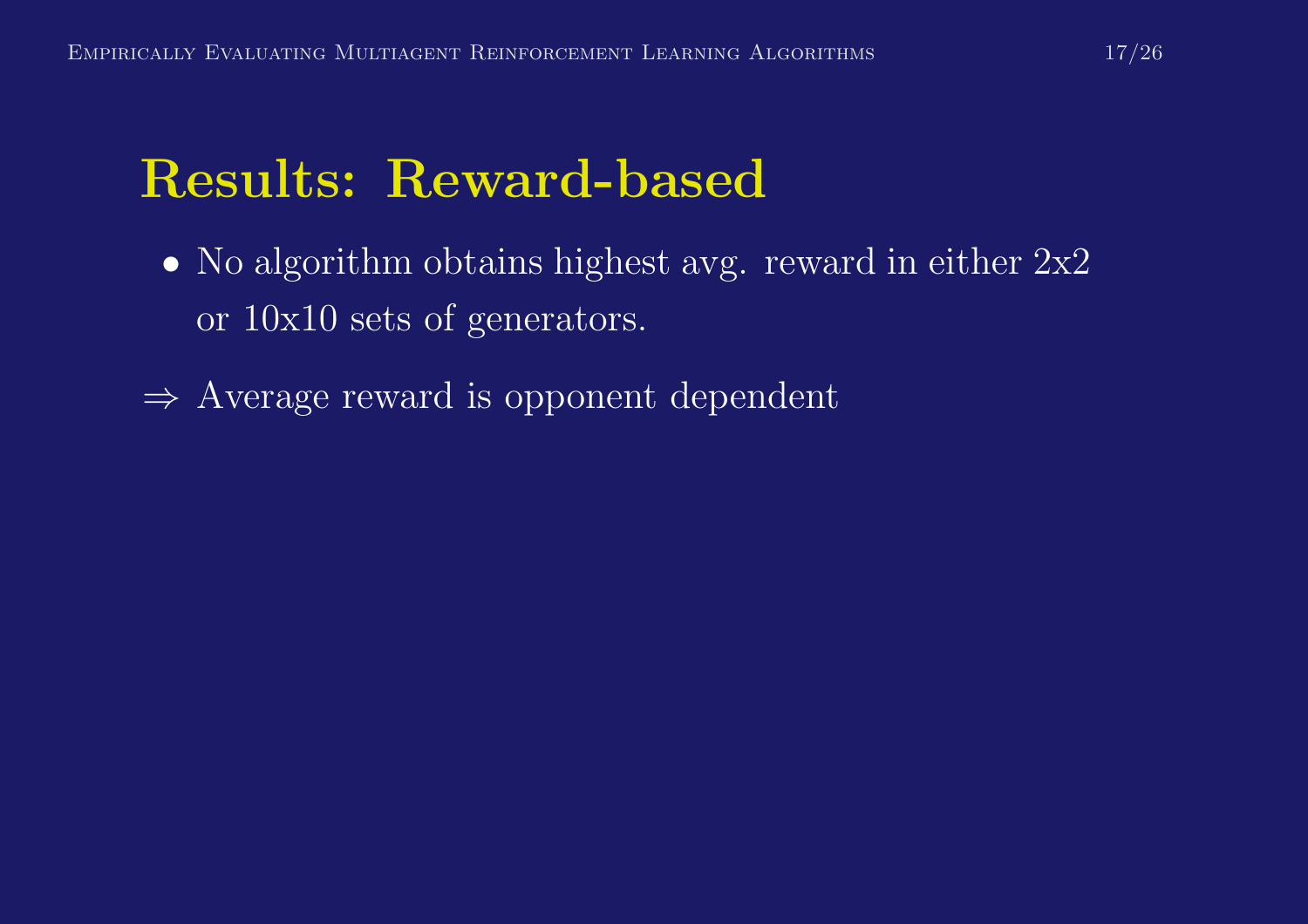- Q-learning achieves highest mean and median reward in 2x2 set.
- <sup>⇒</sup> Averaged over all opponents, games

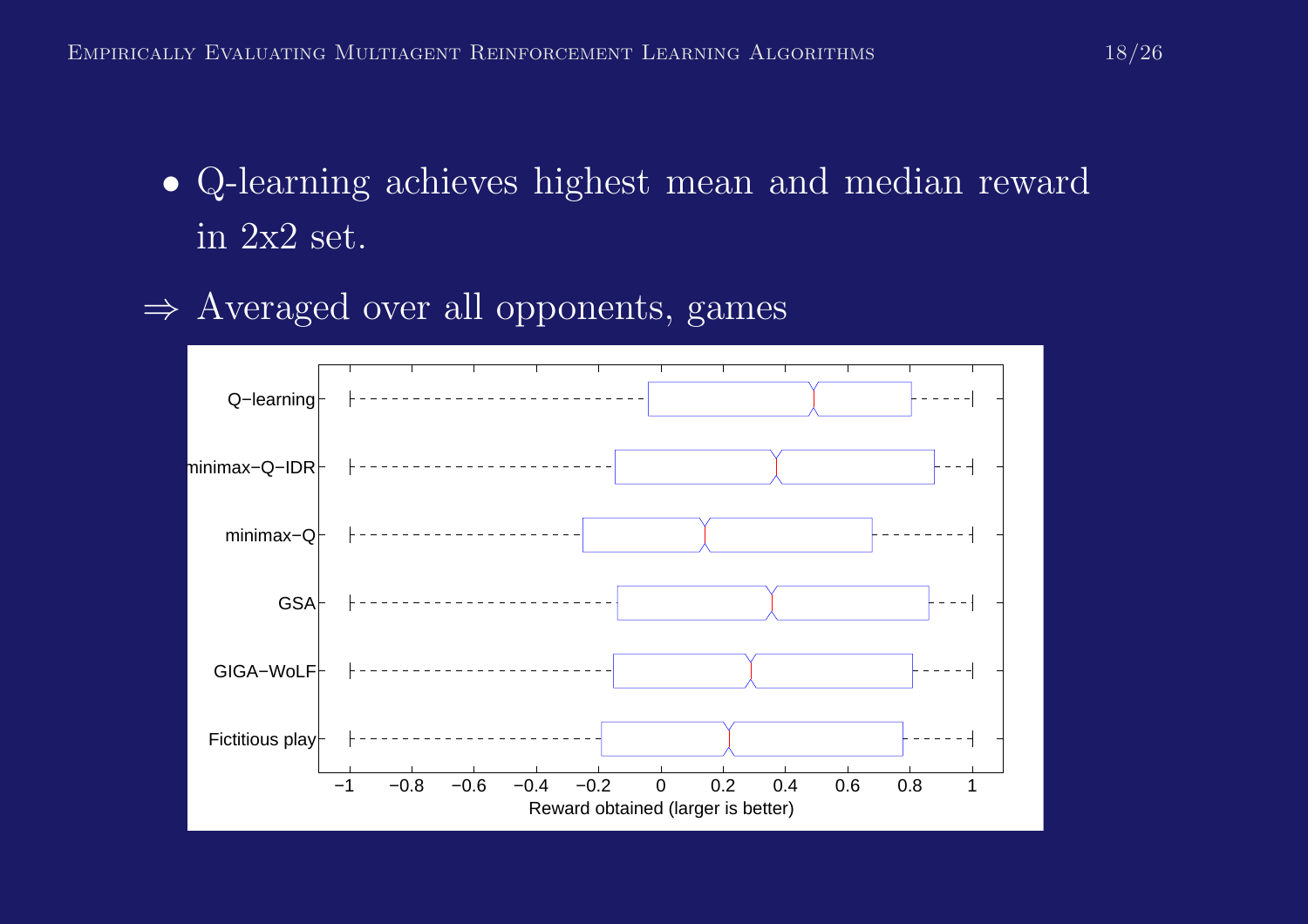• Fictitious play obtains highest avg. mean and median reward in 10x10 set.

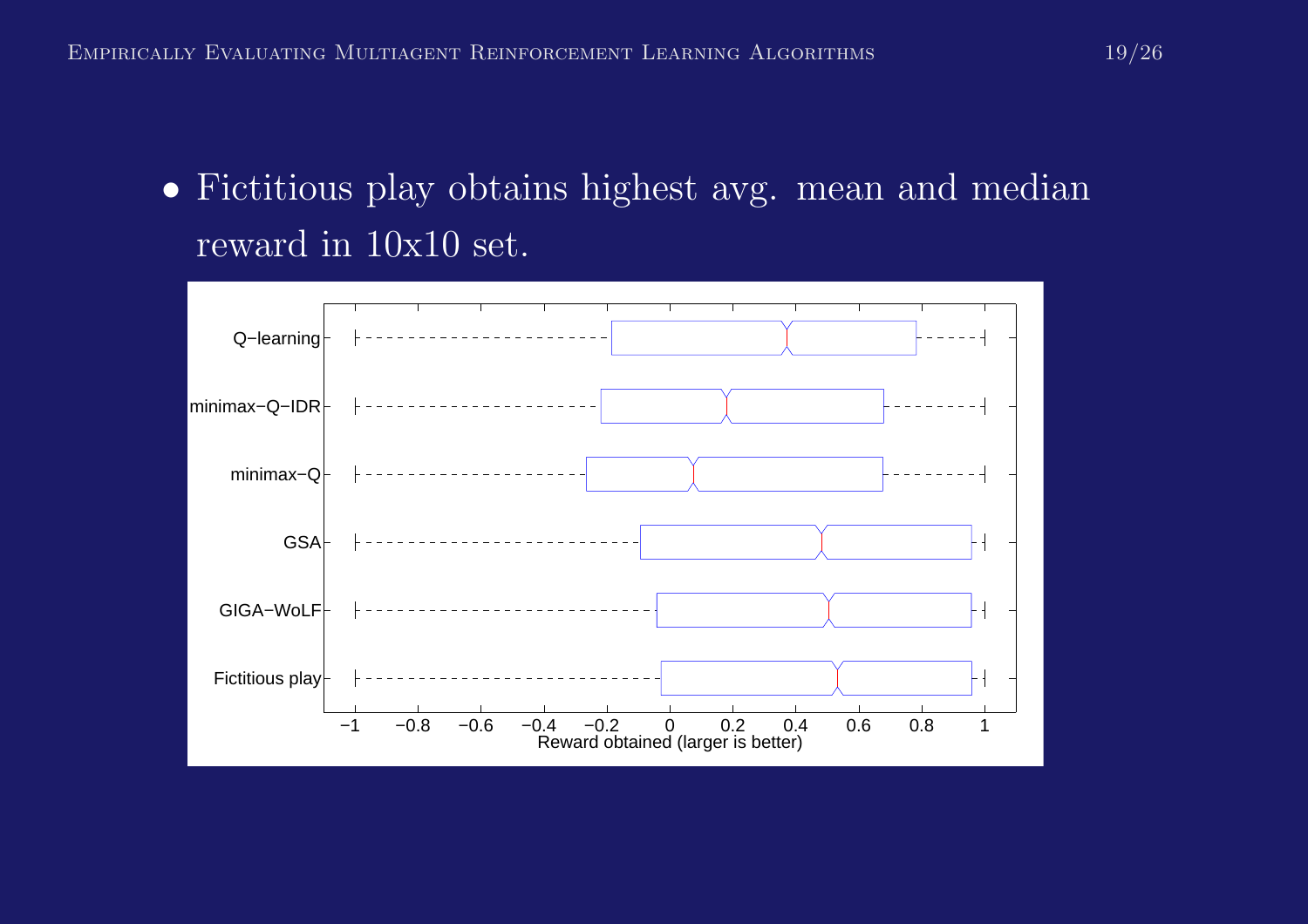- Fictitious play obtains highest avg. mean and median reward in 10x10 set.
- GIGA-WoLF achieves lower avg regret, sometimes negative.
- $\Rightarrow$  Designed with this goal in mind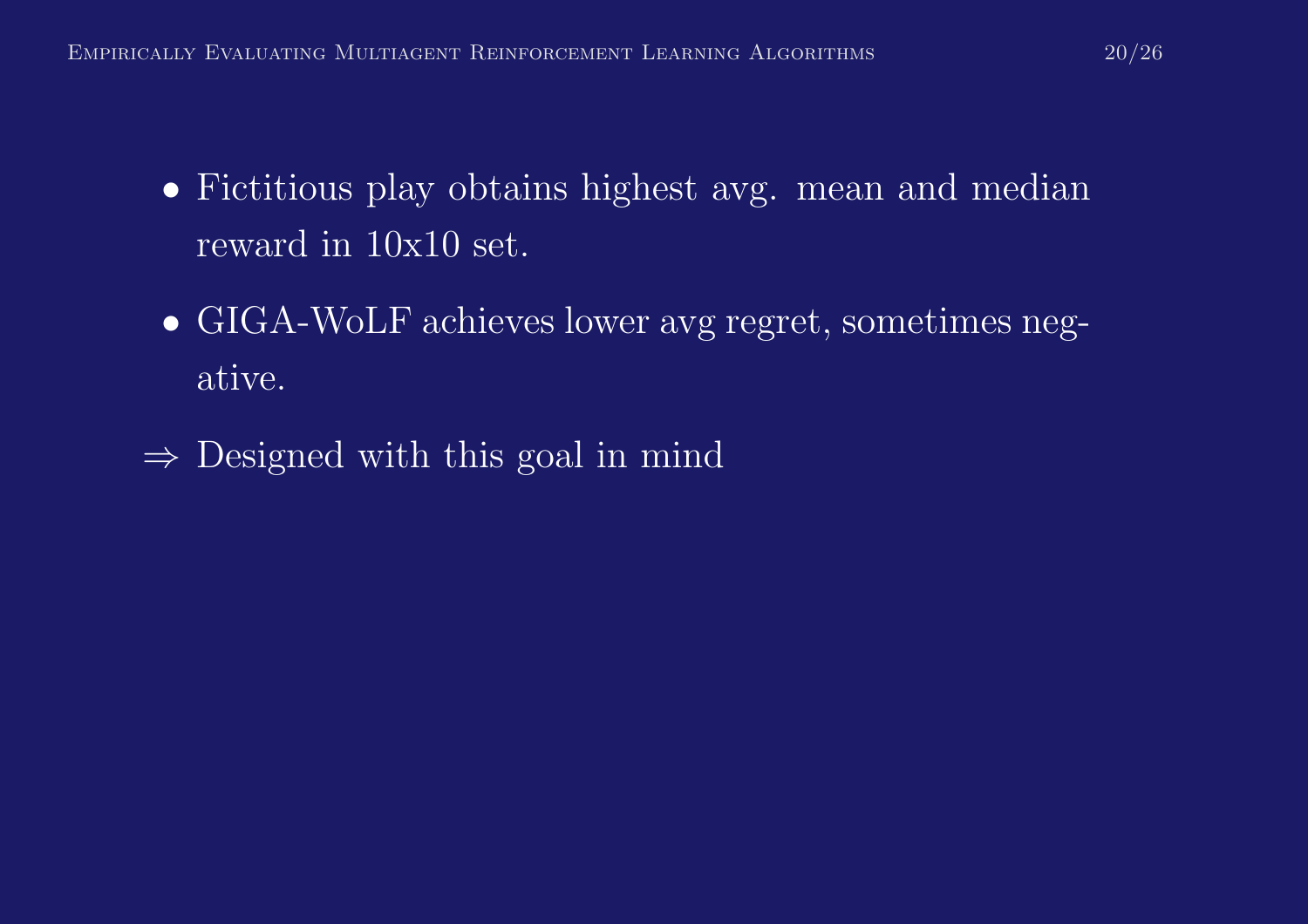#### Results: Nash Convergence-based

- No relationship between obtaining reward & converging to <sup>a</sup> NE.
- Algorithms often converge, but often fail to converge.

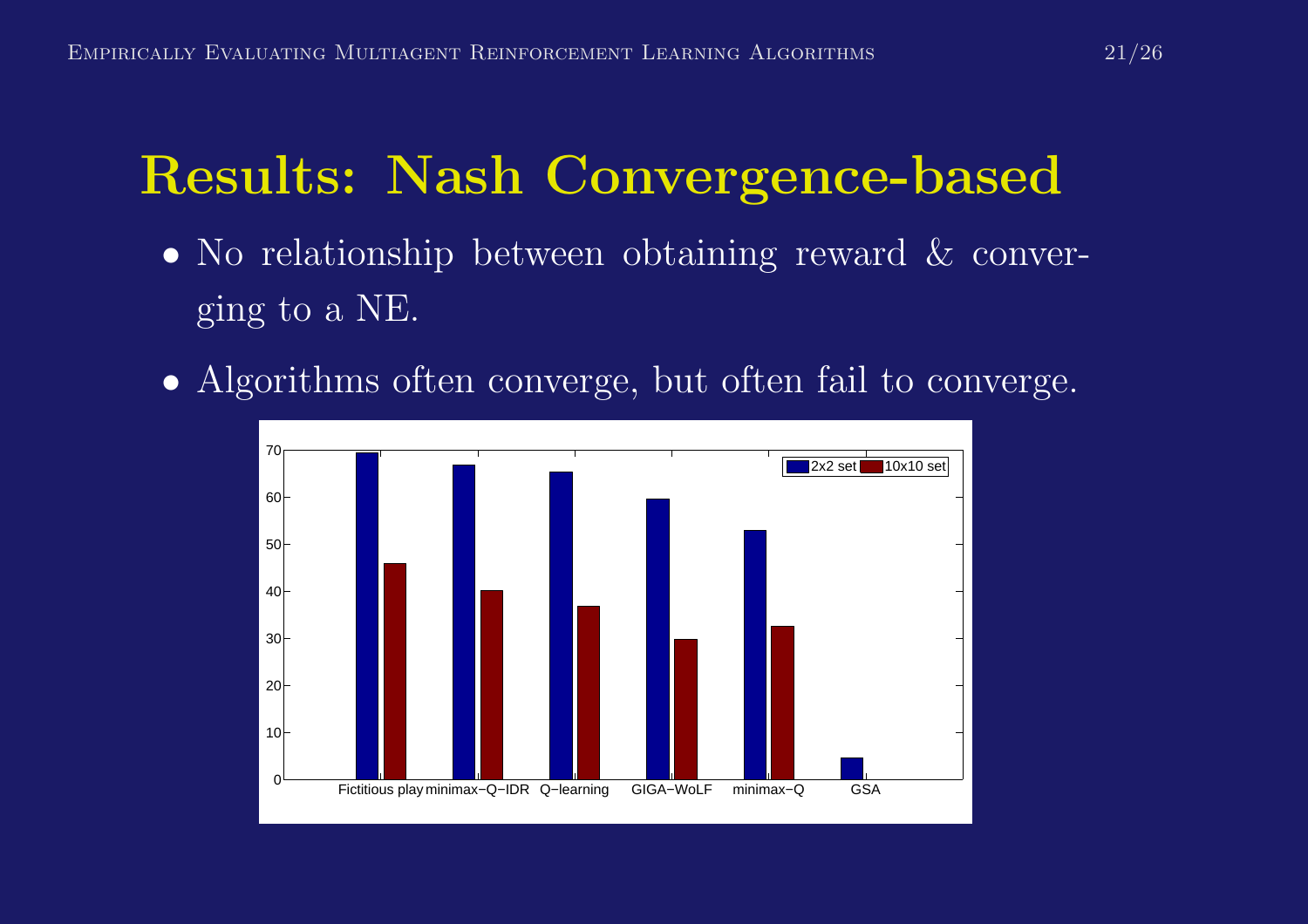### Results: Nash Convergence-based

- Algorithms often converge "close"  $( $0.005$ )$  to a NE.
- $\Rightarrow$  2x2: algorithms  $> 70\%$ ; 10x10: Fictitious play  $> 50\%$

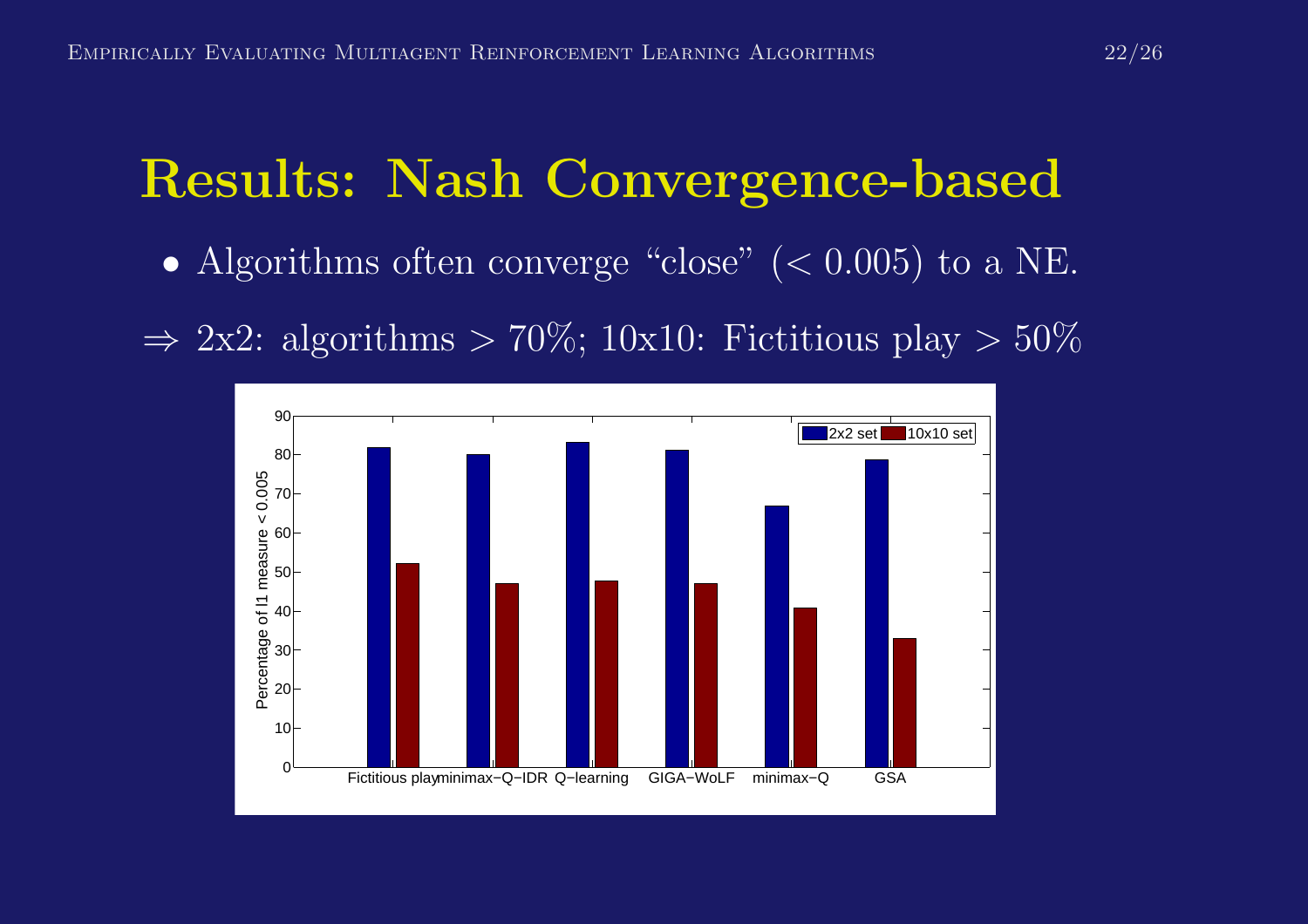#### Results: Nash Convergence-based

• Algorithms converge more often exactly in self <sup>p</sup>lay than non-self <sup>p</sup>lay.

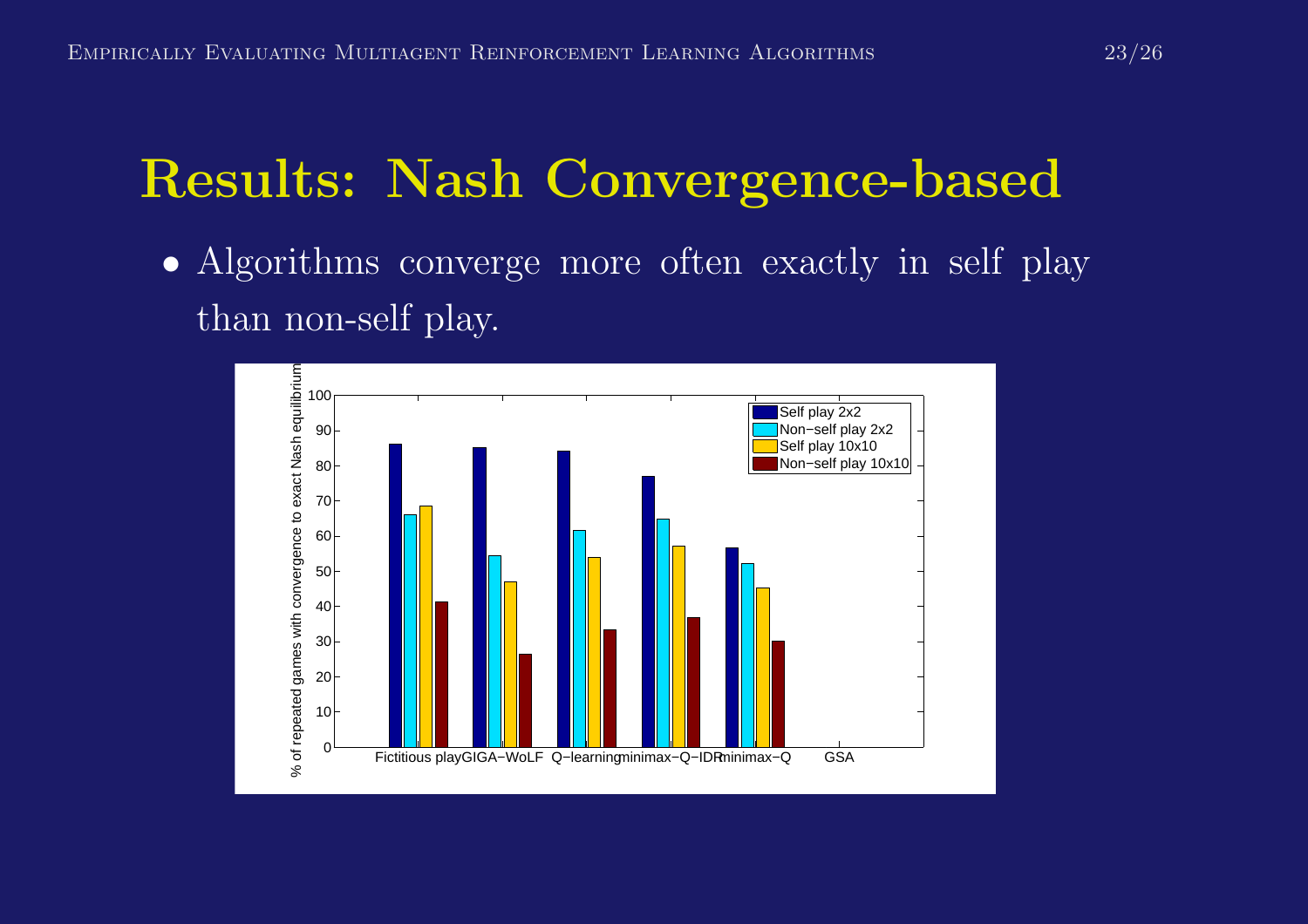# Conclusion

- Final analysis: 9 observations, 19 claims
- Platform proved to be extremely useful for this research Experiment ran for 2 CPU years on the cluster Survived several cluster outages
- In analysis phase:

GUI speeded up selection of interesting parameters Meant we probably ran more iterations of analysis

• Configuration files made available for reproducibility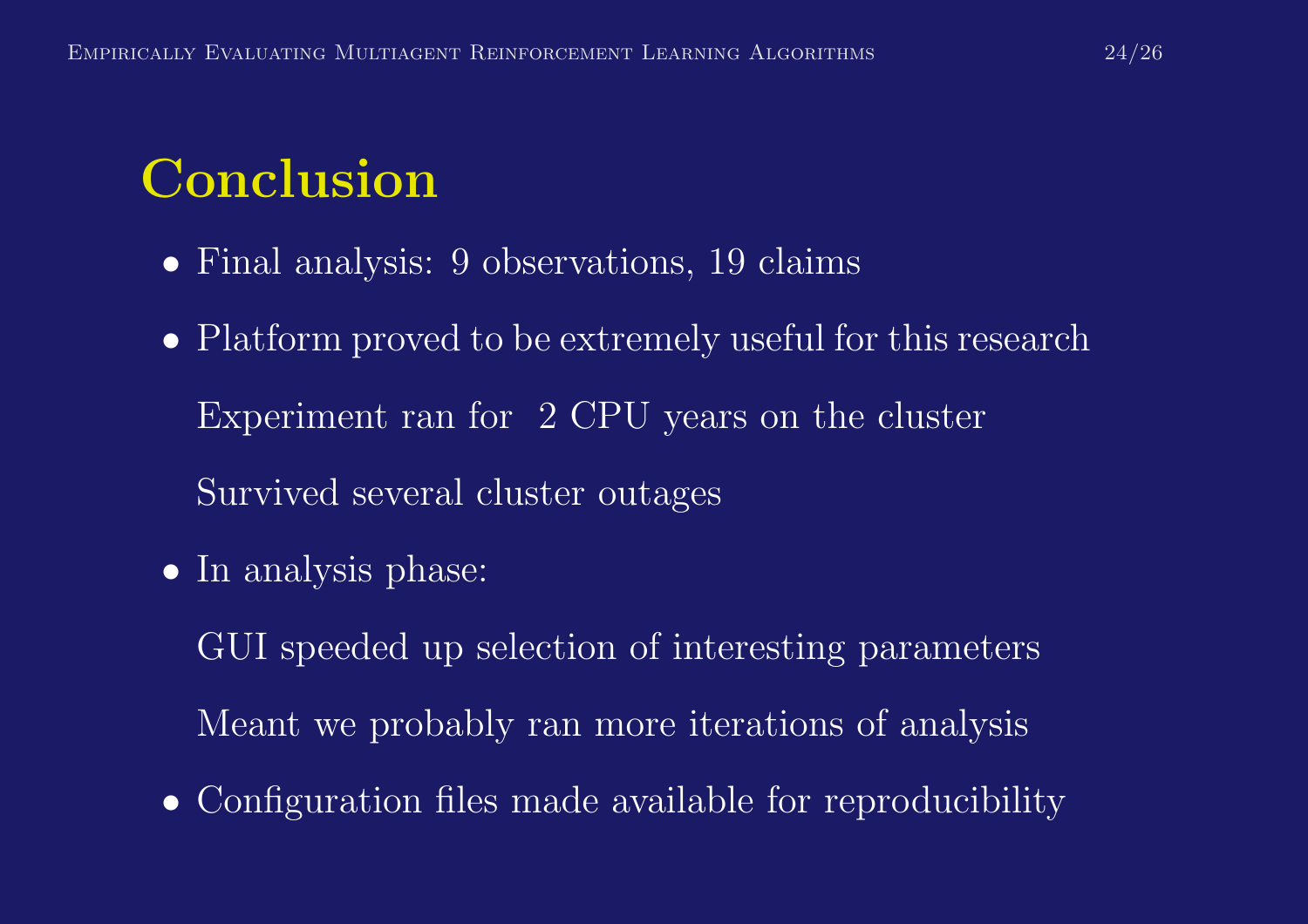I will use Google before asking dumb questions. I will use Google before asking dumb questions. I will use Google before asking dumb questions. I will use Google before asking dumb questions. I will use Google before asking dumb questions. I will use Google before asking dumb questions. www.mrburns.nl before asking dumb questions. I will use Google before asking dumb questions. I will use Google before asking dumb questions. I will use Google before asking dumb questions. I will use Google hafore asking dumb questions. I will use Google before asking dumb qu I will use Google before asking dumb questions. I will use Goog<mark>l</mark> asking dumb questions. I will use Google before asking dumb q' I will use Google before asking dumb questions. I will use Googleasking dumb questions. I will use Google before asking dumb cores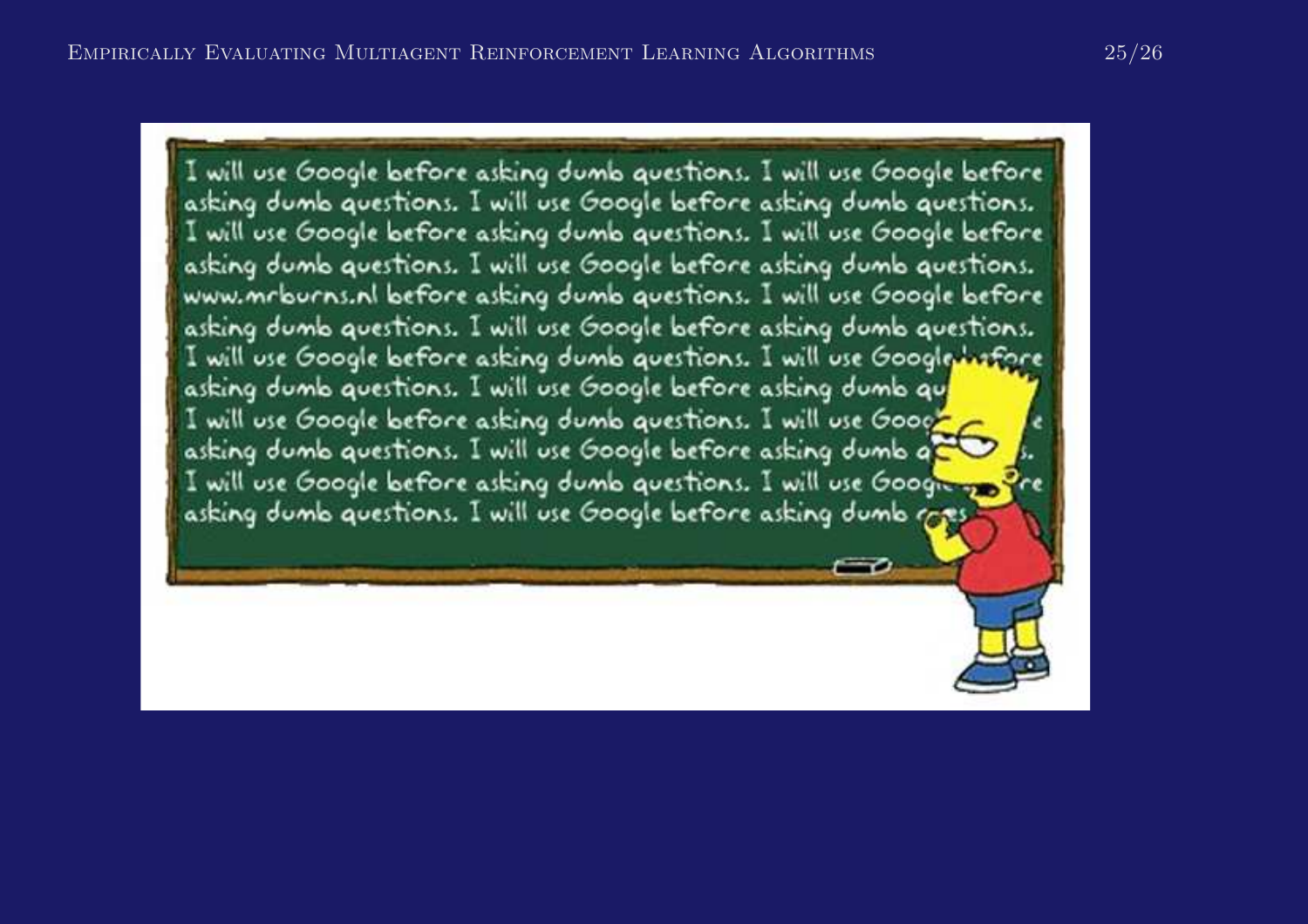#### References

- M. Bowling and M. Veloso. Convergence of Gradient Dynamics with <sup>a</sup> Variable Learning Rate. In ICML 18, June 28 – July 1 2001.
- M. Bowling. Convergence and no-regret in multiagent learning. In NIPS 17, 2004.
- G. Brown. Iterative Solution of Games by Ficticious Play. In Activity Analysis of Production and Allocation, New York, 1951.
- C. Claus and C. Boutilier. The Dynamics of Reinforcement Learning in Cooperative Multiagent Systems. In AAAI 4, pages 746 – 752, July 28 1997.
- M. Littman. Markov Games as <sup>a</sup> Framework for Multi-agent Reinforcement Learning. In ICML 11, pages  $157 - 163$ , 1994.
- R.D. McKelvey, A.M. McLennan, and T.L. Turocy. Gambit: Software Tools for Game Theory. Version 0.97.0.6. http://econweb.tamu.edu/gambit, 2004.
- A.Y. Ng, A. Coates, M. Diel, V. Ganapathi, J. Schulte, B. Tse, E. Berger, and E. Liang. Inverted Autonomous Helicopter Flight via Reinforcement Learning. In Int. Symposium on Experimental Robototics, 2004.